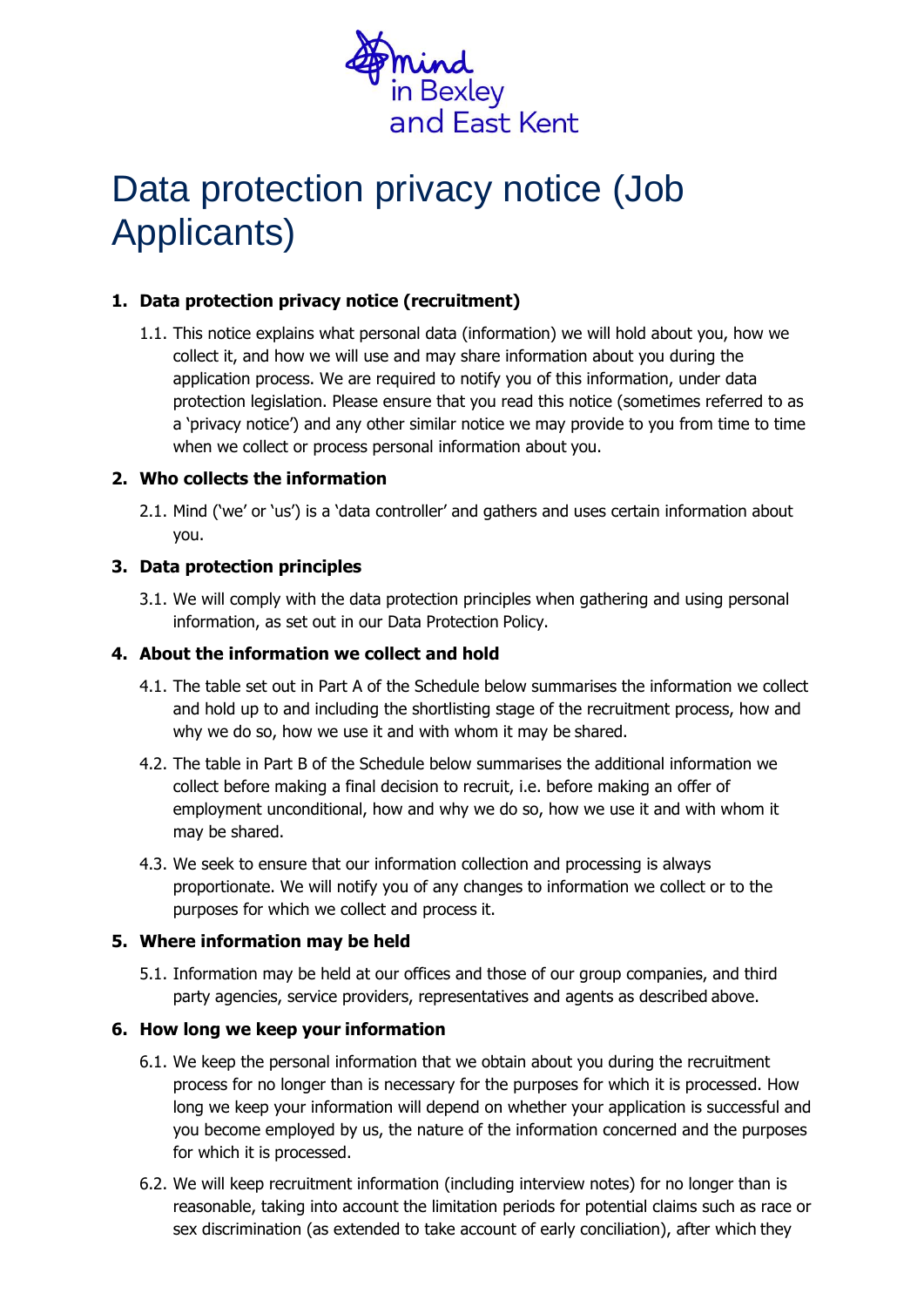

will be destroyed. If there is a clear business reason for keeping recruitment records for longer than the recruitment period, we may do so but will first consider whether the records can be pseudonymised, and the longer period for which they will be kept.

- 6.3. If your application is successful, we will keep only the recruitment information that is necessary in relation to your employment. For further information, please contact our Recruitment Team, which can be reached at [hr@mindinbexley.org.uk.](mailto:recruitment@mind.org.uk)
- 6.4. Further details on our approach to information retention and destruction are available from our Recruitment Team, which can be reached at [hr@mindinbexley.org.uk.](mailto:recruitment@mind.org.uk)

# **7. Your rights to correct and access your information and to ask for it to be erased**

7.1. Please contact our Recruitment Team, who can be contacted at [hr@mindinbexley.org.uk](mailto:recruitment@mind.org.uk) if (in accordance with applicable law) you would like to correct or request access to information that we hold relating to you or if you have any questions about this notice. You also have the right to ask or Recruitment Team for some but not all of the information we hold and process to be erased (the 'right to be forgotten') in certain circumstances. Our Recruitment Team will provide you with further information about the right to be forgotten, if you ask for it.

#### **8. Keeping your personal information secure**

- 8.1. We have appropriate security measures in place to prevent personal information from being accidentally lost, or used or accessed in an unauthorised way. We limit access to your personal information to those who have a genuine business need to know it. Those processing your information will do so only in an authorised manner and are subject to a duty of confidentiality.
- 8.2. We also have procedures in place to deal with any suspected data security breach. We will notify you and any applicable regulator of a suspected data security breach where we are legally required to do so.

# **9. Further Information**

9.1. For further information regarding this notice, to make a query or voice concerns, please contact our Data Protection Officer at [info@mindinbexley.org.uk](mailto:info@mindinbexley.org.uk)

#### **10.How to complain**

10.1.We hope that our Recruitment team or Data Protection Officer can resolve any query or concern you raise about our use of your information. If not, contact the Information Commissioner at https://ico.org.uk/concerns/ or telephone: 0303 123 1113 for further information about your rights and how to make a formal complaint.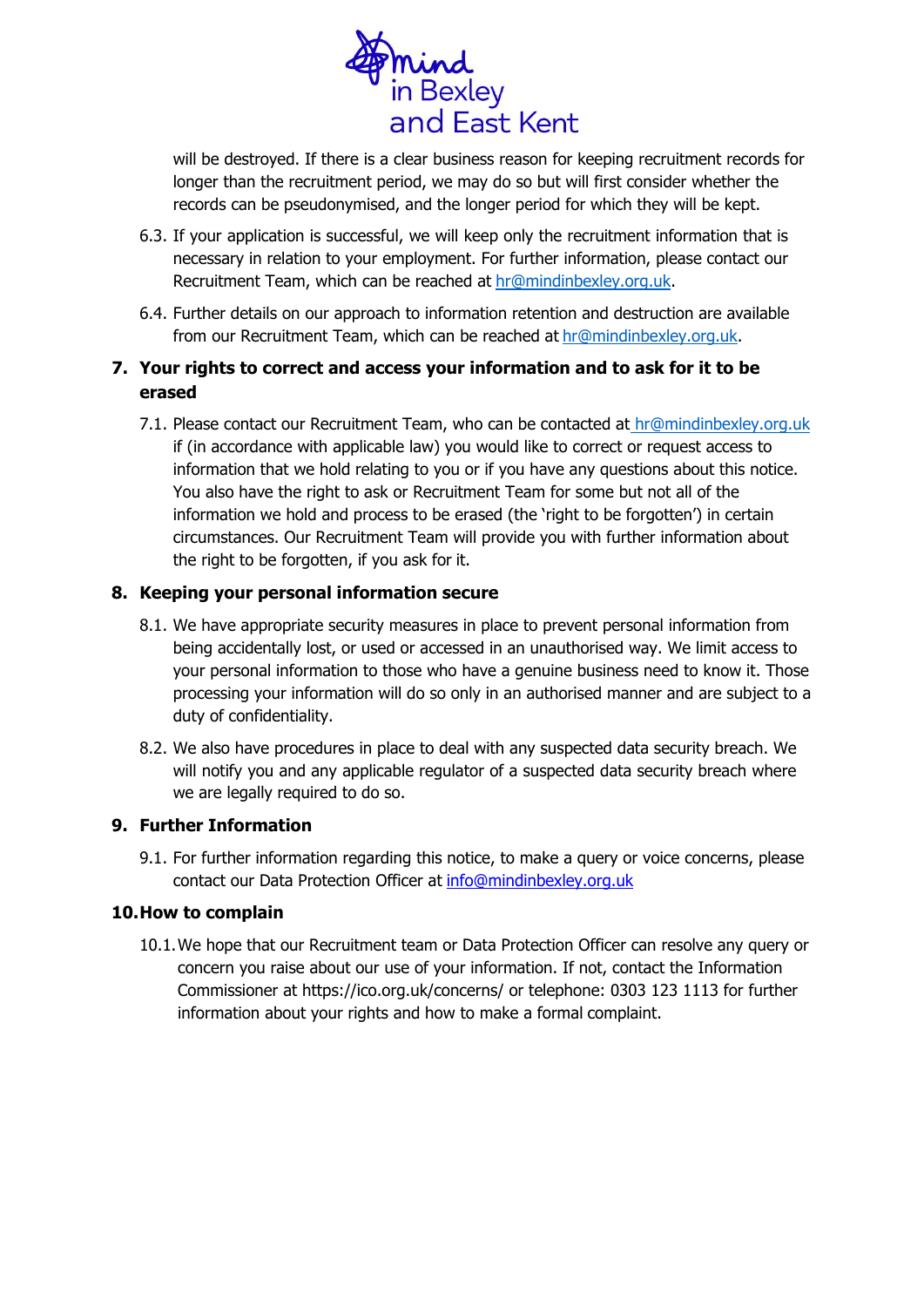

# **11.Schedule - About the information we collect and hold**

Part  $A - Up$  to including the shortlisting stage

| The information we<br>collect                                                                                                                         | <b>How we</b><br>collect the<br><b>information</b>                                           | Why we collect<br>the information                                                                                                                                                                                  | How we use and may<br>share the<br>information                                                                                                                                                                                                                |
|-------------------------------------------------------------------------------------------------------------------------------------------------------|----------------------------------------------------------------------------------------------|--------------------------------------------------------------------------------------------------------------------------------------------------------------------------------------------------------------------|---------------------------------------------------------------------------------------------------------------------------------------------------------------------------------------------------------------------------------------------------------------|
| Your name and<br>contact details (i.e.<br>address, home and<br>mobile phone<br>numbers, email<br>address)                                             | From you                                                                                     | Legitimate<br>interest: to carry<br>out a fair<br>recruitment<br>process<br>Legitimate<br>interest: to<br>progress your<br>application,<br>arrange interviews<br>and inform you of<br>the outcome at all<br>stages | To enable HR personnel<br>or the manager of the<br>relevant department to<br>contact you to progress<br>your application,<br>arrange interviews and<br>inform you of the<br>outcome<br>To inform the relevant<br>manager or department<br>of your application |
| <b>Details of your</b><br>qualifications,<br>experience,<br>employment history<br>(including job titles<br>salary and working<br>hours) and interests | From you, in the<br>completed<br>application form<br>and interview<br>notes (if<br>relevant) | Legitimate<br>interest: to carry<br>out a fair<br>recruitment<br>process<br>Legitimate<br>interest: to make<br>an informed<br>decision to<br>shortlist for<br>interview and (if<br>relevant) to recruit            | To make an informed<br>recruitment decision<br>The person making the<br>shortlisting decision will<br>receive pseudonymised<br>or anonymised details<br>only; if you are invited<br>for interview, the<br>interviewer will receive<br>non-anonymised details  |
| Your name, contact<br>details and details of<br>your qualifications,<br>experience,<br>employment history<br>and interests                            | From you, in the<br>completed<br>application form<br>and interview<br>notes (if<br>relevant) | Legitimate<br>interest: to carry<br>out a fair<br>recruitment<br>process                                                                                                                                           | To carry out a fair<br>recruitment process<br>To comply with<br>legal/regulatory<br>obligations<br>Information shared with<br>relevant managers, HR<br>personnel                                                                                              |
| Your racial or ethnic<br>origin, sex and<br>sexual orientation,                                                                                       | From you, in a<br>completed<br>anonymised<br>equal                                           | To comply with<br>our legal<br>obligations and for<br>reasons of<br>substantial public                                                                                                                             | To comply with our<br>equal opportunities<br>monitoring obligations<br>and to follow our                                                                                                                                                                      |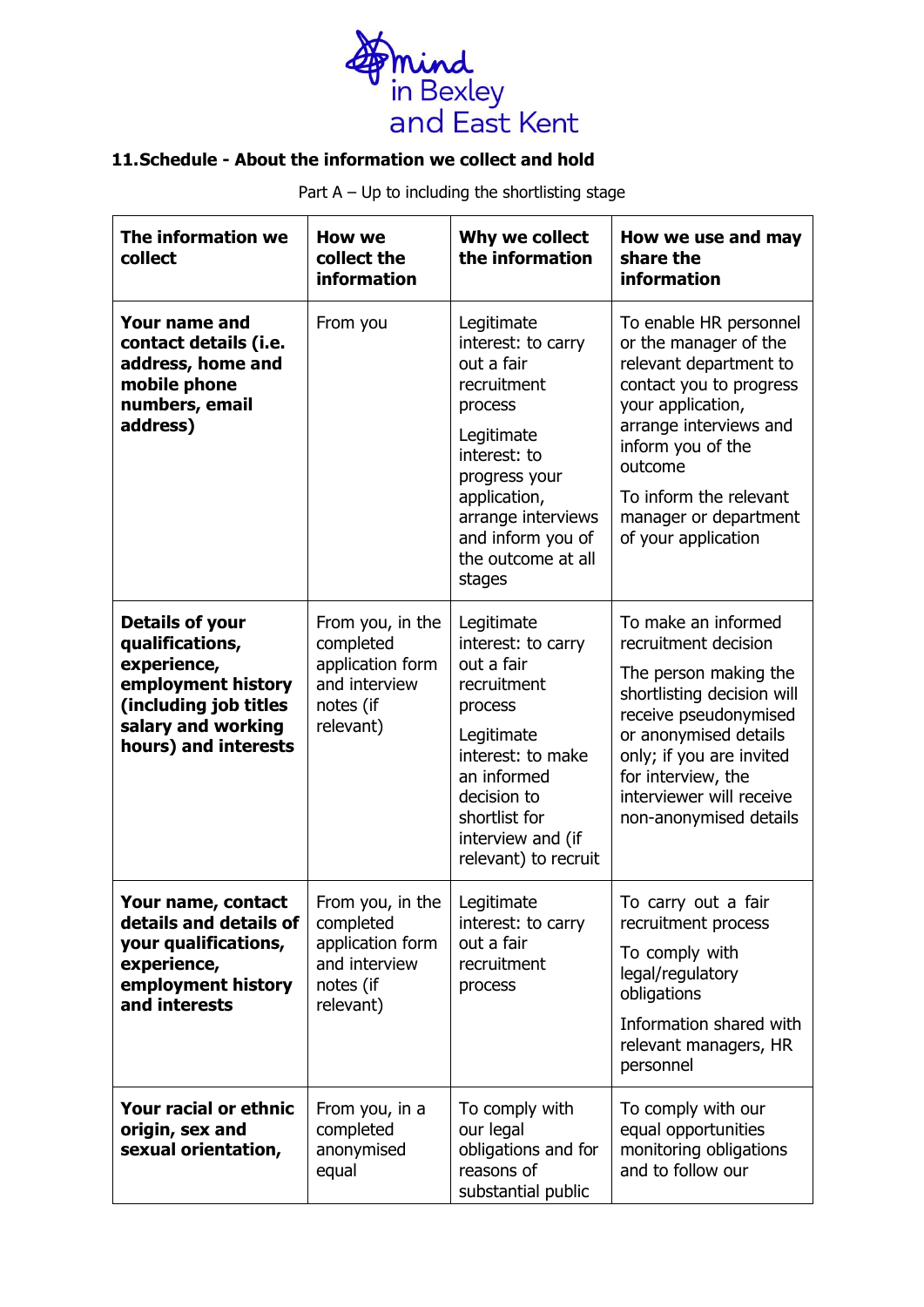

| religious or similar<br><b>beliefs</b>                  | opportunities<br>monitoring form                   | interest (equality<br>of opportunity or<br>treatment)                                                                                                                                                 | equality and other<br>policies<br>For further information,<br>see * below                                                                                                                                       |
|---------------------------------------------------------|----------------------------------------------------|-------------------------------------------------------------------------------------------------------------------------------------------------------------------------------------------------------|-----------------------------------------------------------------------------------------------------------------------------------------------------------------------------------------------------------------|
| <b>Information</b><br>regarding your<br>criminal record | From you, in<br>your completed<br>application form | To comply with<br>our legal<br>obligations<br>For reasons of<br>substantial public<br>interest<br>(preventing or<br>detecting unlawful<br>acts and<br>protecting the<br>public against<br>dishonesty) | To make an informed<br>recruitment decision<br>To carry out statutory<br>checks<br>Information shared with<br>DBS and other<br>regulatory authorities as<br>required<br>For further information,<br>see * below |
| <b>Details of your</b><br>referees                      | From your<br>completed<br>application form         | Legitimate<br>interest: to carry<br>out a fair<br>recruitment<br>process<br>In the regulated<br>sector, to comply<br>with our legal<br>obligations to<br>obtain regulatory<br>references              | To carry out a fair<br>recruitment process<br>To comply with<br>legal/regulatory<br>obligations<br>Information shared with<br>relevant managers, HR<br>personnel and the<br>referee                             |

# Part B – Before making a final decision to recruit

| The information we<br>collect                                                                                                                                                                                                                              | How we<br>collect the<br>information                                    | Why we collect<br>the information                                                                                                                                                           | How we use<br>and may share<br>the information                                                                                                  |
|------------------------------------------------------------------------------------------------------------------------------------------------------------------------------------------------------------------------------------------------------------|-------------------------------------------------------------------------|---------------------------------------------------------------------------------------------------------------------------------------------------------------------------------------------|-------------------------------------------------------------------------------------------------------------------------------------------------|
| <b>Information about your</b><br>previous academic<br>and/or employment<br>history, including details<br>of any conduct, grievance<br>or performance issues,<br>appraisals, time and<br>attendance, from<br>references obtained<br>about you from previous | From your<br>referees (details<br>of whom you<br>will have<br>provided) | Legitimate interest:<br>to make an<br>informed decision<br>to recruit<br>To comply with our<br>legal obligations<br>Legitimate<br>interests: to<br>maintain<br>employment<br>records and to | To obtain the<br>relevant reference<br>about you<br>To comply with<br>legal/regulatory<br>obligations<br>Information<br>shared with<br>relevant |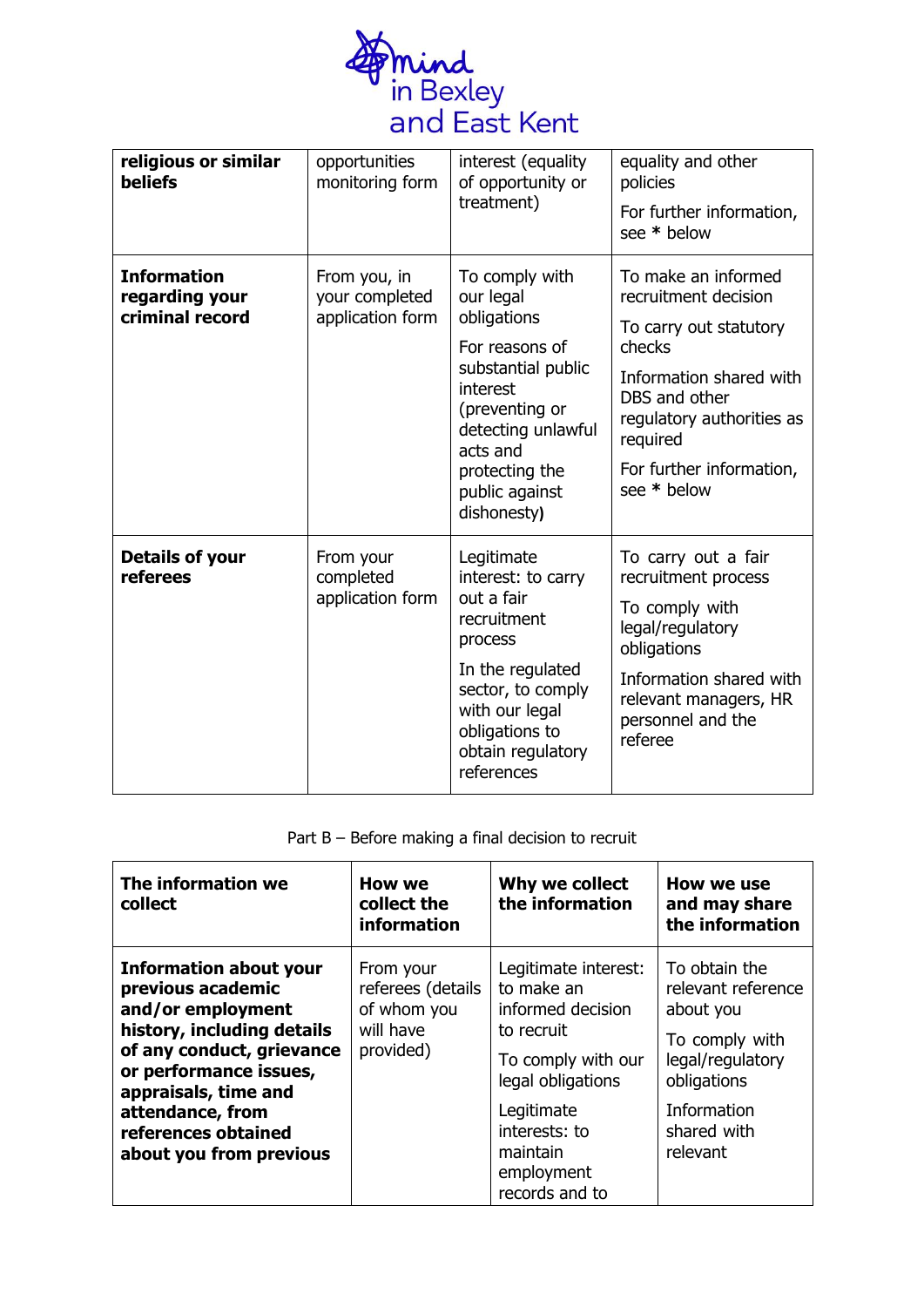

| employers and/or<br>education providerst                                                                                                                                            |                                                                                            | comply with legal,<br>regulatory and<br>corporate<br>governance<br>obligations and<br>good employment<br>practice                                                                                                                                                                                                                          | managers and HR<br>personnel                                                                                                                                                                                                   |
|-------------------------------------------------------------------------------------------------------------------------------------------------------------------------------------|--------------------------------------------------------------------------------------------|--------------------------------------------------------------------------------------------------------------------------------------------------------------------------------------------------------------------------------------------------------------------------------------------------------------------------------------------|--------------------------------------------------------------------------------------------------------------------------------------------------------------------------------------------------------------------------------|
| <b>Information regarding</b><br>your academic and<br>professional<br>qualifications+                                                                                                | From you, from<br>your education<br>provider[ from<br>the relevant<br>professional<br>body | Legitimate interest:<br>to verify the<br>qualifications<br>information<br>provided by you                                                                                                                                                                                                                                                  | To make an<br>informed<br>recruitment<br>decision                                                                                                                                                                              |
| <b>Information regarding</b><br>your criminal record, in<br>criminal records<br>certificates (CRCs) and<br>enhanced criminal<br>records certificates<br>(ECRCs) <sup>+</sup>        | From you and<br>from the<br>Disclosure and<br><b>Barring Service</b><br>(DBS)              | To perform the<br>employment<br>contract<br>To comply with our<br>legal obligations<br>Legitimate interest:<br>to verify the<br>criminal records<br>information<br>provided by you<br>For reasons of<br>substantial public<br>interest (preventing<br>or detecting<br>unlawful acts and<br>protecting the<br>public against<br>dishonesty) | To make an<br>informed<br>recruitment<br>decision<br>To carry out<br>statutory checks<br>Information<br>shared with DBS<br>and other<br>regulatory<br>authorities as<br>required<br>For further<br>information, see<br>* below |
| <b>Your nationality and</b><br>immigration status and<br>information from related<br>documents, such as your<br>passport or other<br>identification and<br>immigration information+ | From you and,<br>where<br>necessary, the<br>Home Office                                    | To enter<br>into/perform the<br>employment<br>contract<br>To comply with our<br>legal obligations<br>Legitimate interest:<br>to maintain<br>employment<br>records                                                                                                                                                                          | To carry out right<br>to work checks<br>Information may<br>be shared with<br>the Home Office                                                                                                                                   |

You are required (by law or in order to enter into your contract of employment) to provide the categories of information marked '†' above to us to enable us to verify your right to work and suitability for the position.